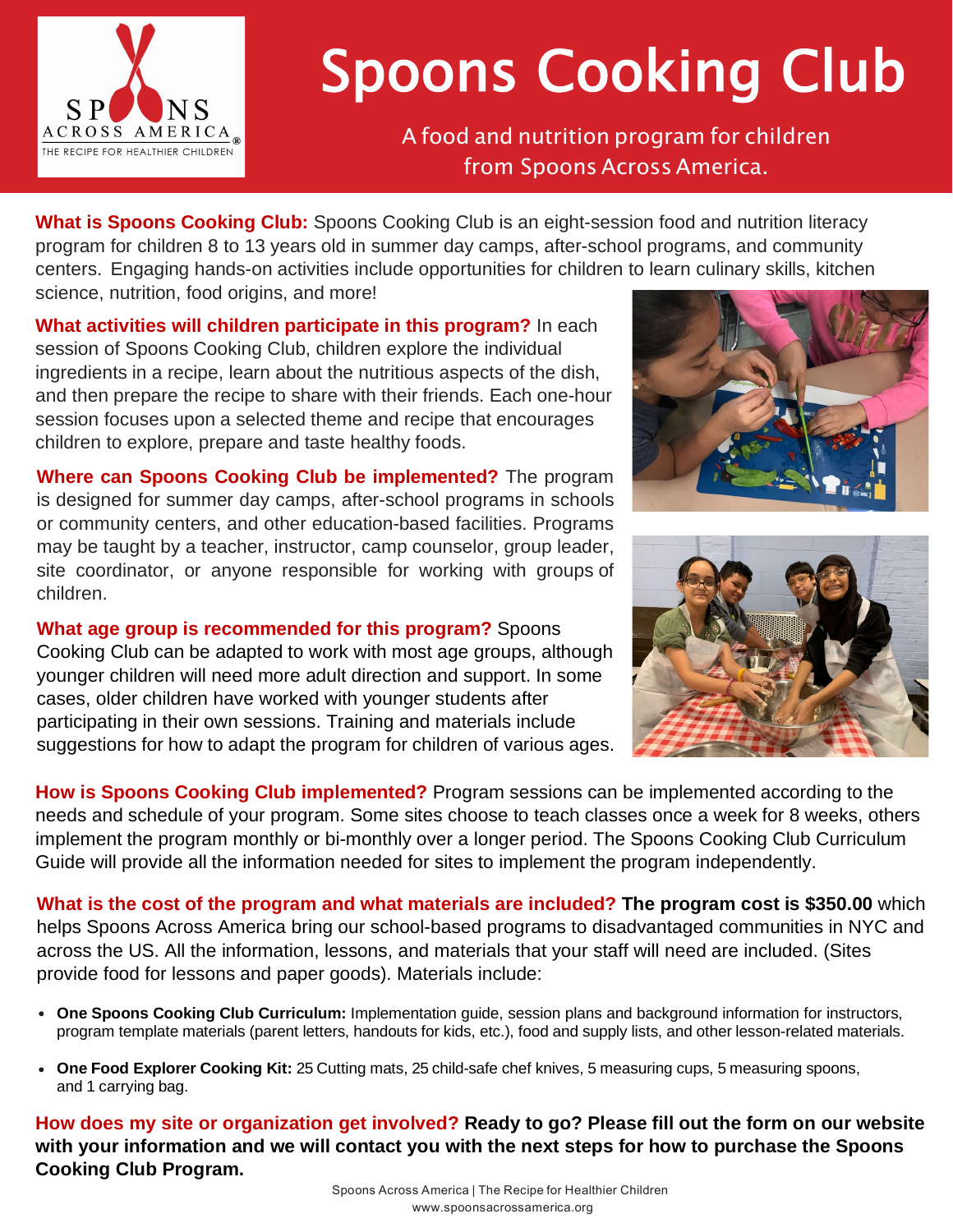## **About Spoons Across America**

**Our Mission:** Spoons Across America®, "*the recipe for healthier children*," is a not-for-profit organization dedicated to educating children, teachers, and families about the benefits of healthy eating. We work to influence the eating habits of children through hands-on education that celebrates the connection to local farmers and the important tradition of sharing meals around the family table.

## **NYC School-Based Food Literacy Programs**



**Spoons Food Explorers:** Spoons Across America's food and literacy curriculum begins in the 1st grade where children actively explore a variety of fresh, healthy foods using all their senses: sight, smell, touch, hearing, and of course taste! Children fill out their "Food Passports" as they follow a "sensory map" on their healthy food adventure.

**Farm to Book®:** Our programs continue in the 2nd grade with Farm to Book®. This program gives children the opportunity to further explore new and unfamiliar tastes. They also learn about the source of their food – how it is produced, grown, and transported from farm to table. Children's literature is used to makes these concepts accessible and fun for young children.



**Take a Taste with Spoons**: Building upon the themes of exploration and discovery established in the younger grades, this program for 3rd graders gives children the opportunity todelve deeper into the discovery of taste, develop increased vocabulary around food and flavor, learn more specific information about nutrition and healthy choices, and make some simple recipes.



**4**

**Spoons Recipe Days**: Children continue their exploration of food and healthy eating in Spoons Recipe Days, our program for 4th graders. Each session focuses upon a selected theme and recipe that encourages children to explore, prepare and taste healthy foods. Children use their food discovery skillsand developing food curiosity, honed in our earlier programs, to explore more complex flavors, recipes, and concepts.



**The Dinner Party Project®:** After completing 4 years of Spoons Across America's programming, 5thgrade children are ready for The Dinner Party Project®. These children are responsible for planning, preparing, and hosting a multi-course dinner for their families inthe school cafeteria. In this program, children further explore taste concepts, expand their understanding of nutrition, the difference between a "diet" and a "healthy diet", food safety, meal planning, and cooking.

# **National** Spoons at Home **Programs**



**The Food Exploration Project: Homeschooling:** Children engage in activities about fresh ingredients and hands-on cooking experiences. They learn about nutrition and taste. They also discover how food weaves its way through daily life as it travels from the farm to the market, and to the table. Each of the nine sessions builds on the previous one and focuses on a selected theme. It includes a recipe that encourages children to explore, prepare, and taste healthier foods. In the last lesson, children use the healthy eating skills they have learned to prepare an "A Dinner Party" for their family. Sessions are presented with opportunities to learn culinary skills, kitchen science, food origins, and more. The Project is available for a small cost.



**Farm to Book Storytime:** Storytime is a video series for children that uses children's literature to teach children about food from the farm to the table. Children learn about the sources of their food – how it is produced, grown, and transported from farm to table. We make these concepts accessible and fun for young children by using children's literature read by a Spoons Across America Food Educator. In each video, there are foods that we encourage children to taste and explore, and we provide activity sheets that correlate to the book. Storytime is free to join.



**Food Explorers Club:** Designed to be done in the home, the Food Explorers Club is for parents who are seeking quality ways to provide their children with engaging healthy eating activities. Children engage in activities that center around fresh ingredients and hands-on cooking experiences. After signing up for this free program, parents receive an email every other week with a new activity that focuses on a selected healthy eating theme. A recipe is included that encourages children to explore, prepare, and taste healthier foods. The Club is free to join.